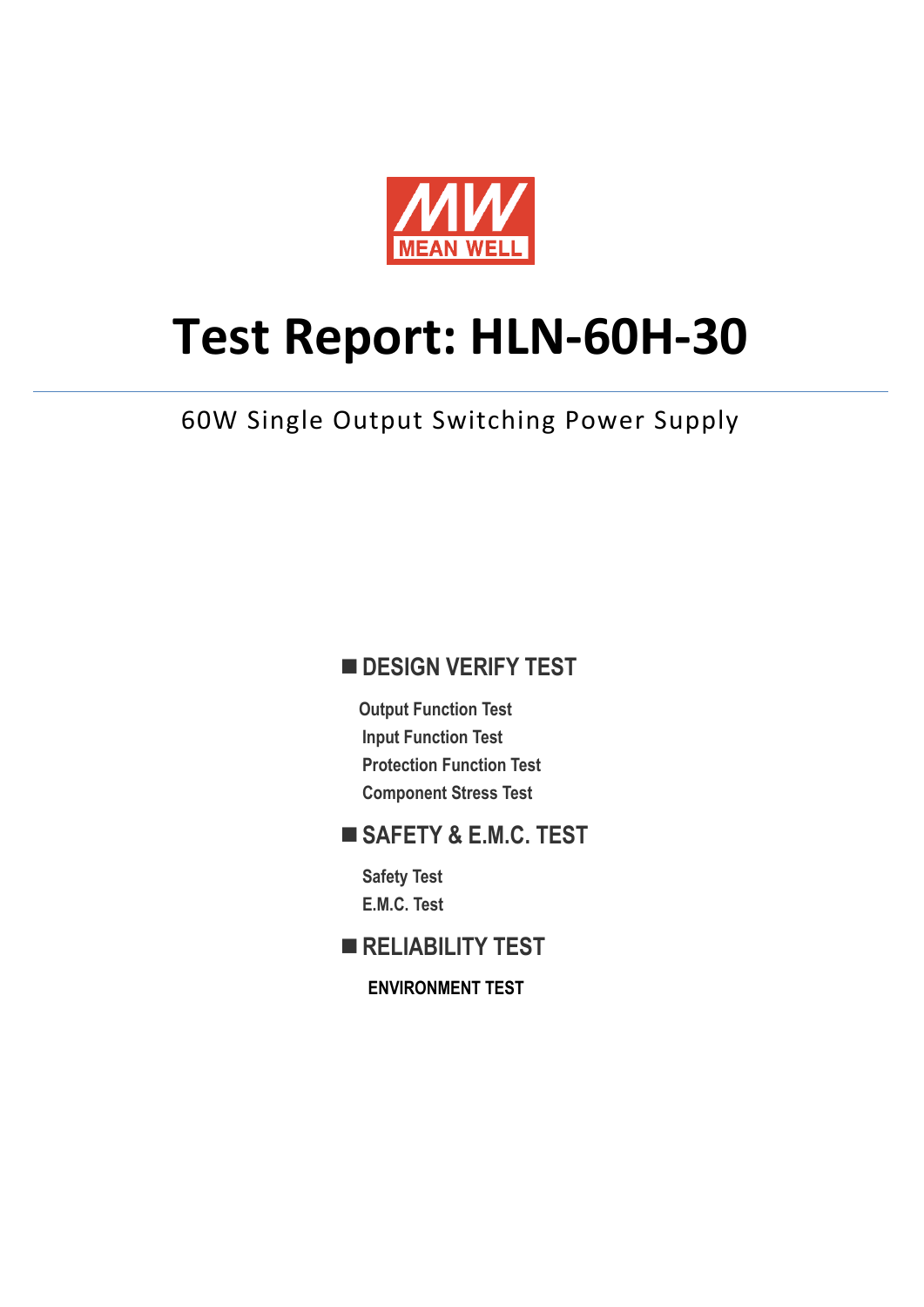

# **DESIGN VERIFY TEST**

## **OUTPUT FUNCTION TEST**

| <b>NO</b>       | <b>TEST ITEM</b>                                | <b>SPECIFICATION</b>                                    | <b>TEST CONDITION</b>                                                                                                        | <b>RESULT</b>                         |                                                    |
|-----------------|-------------------------------------------------|---------------------------------------------------------|------------------------------------------------------------------------------------------------------------------------------|---------------------------------------|----------------------------------------------------|
| $\mathbf{1}$    | <b>RIPPLE &amp; NOISE</b>                       | V1:200<br>mVp-p (Max)                                   | $I/P$ : 230VAC<br>O/P: FULL LOAD<br>Ta : $25^{\circ}$ C                                                                      | $V1$ :                                | 17.4<br>mVp-p (Max)                                |
| $\overline{2}$  | OUTPUT VOLTAGE<br>ADJUST RANGE                  | $CH1: 27V - 33V$                                        | $I/P$ : 230 VAC<br>I/P: 115 VAC<br>O/P: MIN LOAD<br>Ta : $25^{\circ}$ C                                                      | $V \sim$<br>26.155<br>26.166<br>$V -$ | V/ 230 VAC<br>33.950<br>33.950<br><b>V/115 VAC</b> |
| 3               | <b>CURRENT</b><br><b>ADJUST</b><br><b>RANGE</b> | $CH1: 1.2A - 2A$                                        | $I/P: 230$ VAC<br>$I/P$ : 115 VAC<br>O/P: MIN LOAD<br>Ta : $25^{\circ}$ C                                                    | 1.082<br>$A -$<br>1.082<br>$A -$      | A/ 230 VAC<br>2.171<br>2.169<br>A/ 115 VAC         |
| 4               | OUTPUT VOLTAGE<br>TOLERANCE                     | $V1: 1 % -1 % -1 % -1 $ % (Max)                         | I/P: 100 VAC / 305VAC<br>O/P : FULL/ MIN LOAD<br>Ta : $25^{\circ}$ C                                                         | V1:<br>0.44                           | $\%$ –<br>$\%$<br>$-0.44$                          |
| $5\phantom{.0}$ | LINE REGULATION                                 | $V1: 0.5 % ~ -0.5$<br>$%$ (Max)                         | $I/P$ : 100VAC ~ 305VAC<br>O/P: FULL LOAD<br>Ta : $25^{\circ}$ C                                                             | V1:<br>0.09                           | %<br>$\%$ ~<br>$-0.09$                             |
| 6               | <b>LOAD REGULATION</b>                          | $V1: 0.5\%~ -0.5\%$ (Max)                               | $I/P$ : 230 VAC<br>O/P: FULL ~MIN LOAD<br>Ta : $25^{\circ}$ C                                                                | V1:<br>0.31                           | $\%$ ~<br>$-0.31$<br>%                             |
| $\overline{7}$  | SET UP TIME                                     | 230VAC:<br>ms (Max)<br>500<br>115VAC:<br>ms(Max)<br>500 | $I/P$ : 230 VAC<br>$I/P$ : 115 VAC<br>O/P: FULL LOAD<br>Ta : $25^{\circ}$ C                                                  | 230VAC/<br>115VAC/                    | 356<br>ms<br>303<br>ms                             |
| 8               | RISE TIME                                       | 230VAC:<br>ms (Max)<br>80<br>115VAC:<br>ms (Max)<br>80  | $I/P$ : 230 VAC<br>$I/P$ : 115 VAC<br>O/P: FULL LOAD<br>Ta : $25^{\circ}$ C                                                  | 230VAC/<br>115VAC/                    | 17<br>ms<br>16<br>ms                               |
| 9               | HOLD UP TIME                                    | 230VAC:<br>16<br>ms (TYP)<br>115VAC:<br>16<br>ms (TYP)  | $I/P: 230$ VAC<br>I/P: 115 VAC<br>O/P: FULL LOAD<br>Ta : $25^{\circ}$ C                                                      | 230VAC/<br>115VAC/                    | 76<br>ms<br>38<br>ms                               |
| 10              | OVER/UNDERSHOOT<br><b>TEST</b>                  | $< +5\%$                                                | $I/P$ : 230 VAC<br>O/P: FULL LOAD<br>Ta : $25^{\circ}$ C                                                                     | TEST:                                 | $\%$<br>< 5                                        |
| 11              | DYNAMIC LOAD                                    | V1:<br>3000<br>mVp-p                                    | I/P: 230 VAC<br>(1).O/P: FULL /Min LOAD 90%DUTY/<br>1KHZ<br>(2).O/P: FULL /Min LOAD 50%DUTY/<br>120HZ<br>Ta : $25^{\circ}$ C | $(1)$ 244<br>(2)1069                  | $mVp-p$<br>$mVp-p$                                 |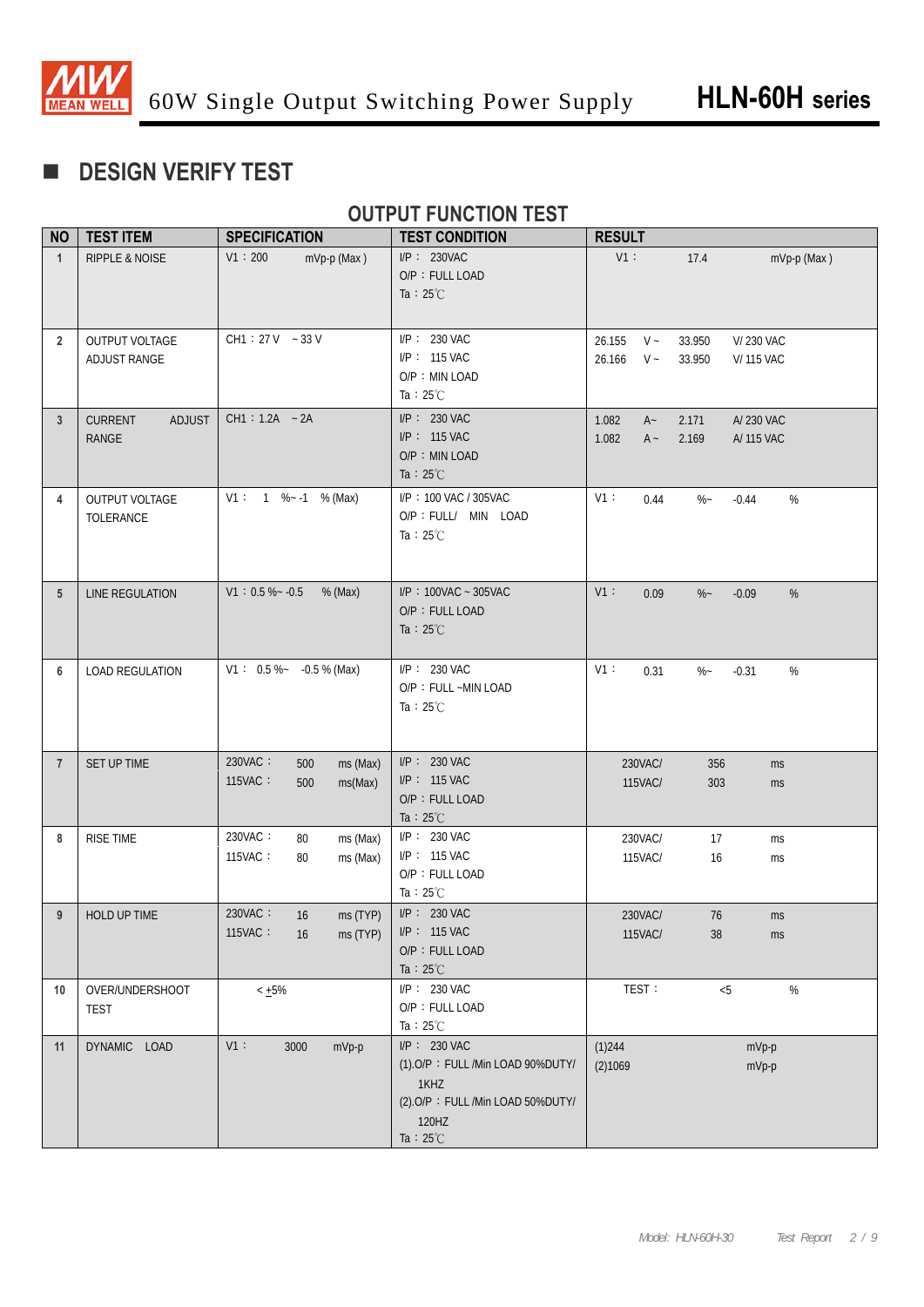

| 12 | <b>DIMMER TEST</b><br>(for B-type only) | SPEC:                                                                                                          |                                                                   |        |                          |        |        |            |        |  |        |            |        |      | * IP67 rated. Output constant current level can be adjusted through output cable by connecting a resistor or $1 \sim 10V$ dc |
|----|-----------------------------------------|----------------------------------------------------------------------------------------------------------------|-------------------------------------------------------------------|--------|--------------------------|--------|--------|------------|--------|--|--------|------------|--------|------|------------------------------------------------------------------------------------------------------------------------------|
|    |                                         | or 10V PWM signal between DIM+ and DIM-<br>*Reference resistance value for output current adjustment (Typical) |                                                                   |        |                          |        |        |            |        |  |        |            |        |      |                                                                                                                              |
|    |                                         |                                                                                                                | Resistance                                                        |        |                          |        |        |            |        |  |        |            |        |      |                                                                                                                              |
|    |                                         |                                                                                                                | value                                                             | 10K    | 20K                      | 30K    | 40K    | 50K        | 60K    |  | 70K    | <b>80K</b> | 90K    | 100K |                                                                                                                              |
|    |                                         |                                                                                                                | Output<br>current                                                 | 10%    | 20%                      | 30%    | 40%    | 50%        | 60%    |  | 70%    | 80%        | 90%    | 100% |                                                                                                                              |
|    |                                         |                                                                                                                | *1 ~ 10V dimming function for output current adjustment (Typical) |        |                          |        |        |            |        |  |        |            |        |      |                                                                                                                              |
|    |                                         |                                                                                                                | Dimming<br>value                                                  | 1V     | 2V                       | 3V     | 4V     | 5V         | 6V     |  | 7V     | 8V         | 9V     | 10V  |                                                                                                                              |
|    |                                         |                                                                                                                | Output<br>current                                                 | 10%    | 20%                      | 30%    | 40%    | 50%        | 60%    |  | 70%    | 80%        | 90%    | 100% |                                                                                                                              |
|    |                                         |                                                                                                                | *10V PWM signal for output current adjustment (Typical)           |        |                          |        |        |            |        |  |        |            |        |      |                                                                                                                              |
|    |                                         |                                                                                                                | Duty value                                                        | 10%    | 20%                      | 30%    | 40%    | 50%        | 60%    |  | 70%    | 80%        | 90%    | 100% |                                                                                                                              |
|    |                                         |                                                                                                                | Output<br>current                                                 | 10%    | 20%                      | 30%    | 40%    | 50%        | 60%    |  | 70%    | 80%        | 90%    | 100% |                                                                                                                              |
|    |                                         |                                                                                                                |                                                                   |        |                          |        |        |            |        |  |        |            |        |      |                                                                                                                              |
|    |                                         |                                                                                                                | <b>TEST RESULT:</b>                                               |        | $IP: 230$ VAC ;Ta : 25°C |        |        |            |        |  |        |            |        |      |                                                                                                                              |
|    |                                         |                                                                                                                | Resistance<br>value                                               | 10K    | 20K                      | 30K    | 40K    | <b>50K</b> | 60K    |  | 70K    | <b>80K</b> | 90K    |      | 100K                                                                                                                         |
|    |                                         | 1                                                                                                              | Output<br>current                                                 | 0.185A | 0.389A                   | 0.600A | 0.806A | 1.011A     | 1.219A |  | 1.419A | 1.622A     | 1.846A |      | 2.013A                                                                                                                       |
|    |                                         |                                                                                                                | $\frac{6}{9}$                                                     | 9.25%  | 19.45%                   | 30.00% | 40.30% | 50.55%     | 60.95% |  | 70.95% | 81.10%     | 92.30% |      | 100.65%                                                                                                                      |
|    |                                         |                                                                                                                | Dimming<br>value                                                  | 1V     | 2V                       | 3V     | 4V     | 5V         | 6V     |  | 7V     | 8V         | 9V     |      | 10V                                                                                                                          |
|    |                                         | $\mathfrak{2}$                                                                                                 | Output<br>current                                                 | 0.184A | 0.390A                   | 0.596A | 0.802A | 1.008A     | 1.215A |  | 1.422A | 1.628A     | 1.833A |      | 2.015A                                                                                                                       |
|    |                                         |                                                                                                                | $\frac{6}{9}$                                                     | 9.20%  | 19.50%                   | 29.80% | 40.10% | 50.40%     | 60.75% |  | 71.10% | 81.40%     | 91.65% |      | 100.75%                                                                                                                      |
|    |                                         |                                                                                                                | Duty value                                                        | 10%    | 20%                      | 30%    | 40%    | 50%        | 60%    |  | 70%    | 80%        | 90%    |      | 100%                                                                                                                         |
|    |                                         | 3                                                                                                              | Output<br>current                                                 | 0.238A | 0.466A                   | 0.677A | 0.883A | 1.079A     | 1.269A |  | 1.453A | 1.634A     | 1.814A |      | 1.999A                                                                                                                       |
|    |                                         |                                                                                                                | $\frac{6}{9}$                                                     | 11.90% | 23.30%                   | 33.85% | 44.15% | 53.95%     | 63.45% |  | 72.65% | 81.70%     | 90.70% |      | 99.95%                                                                                                                       |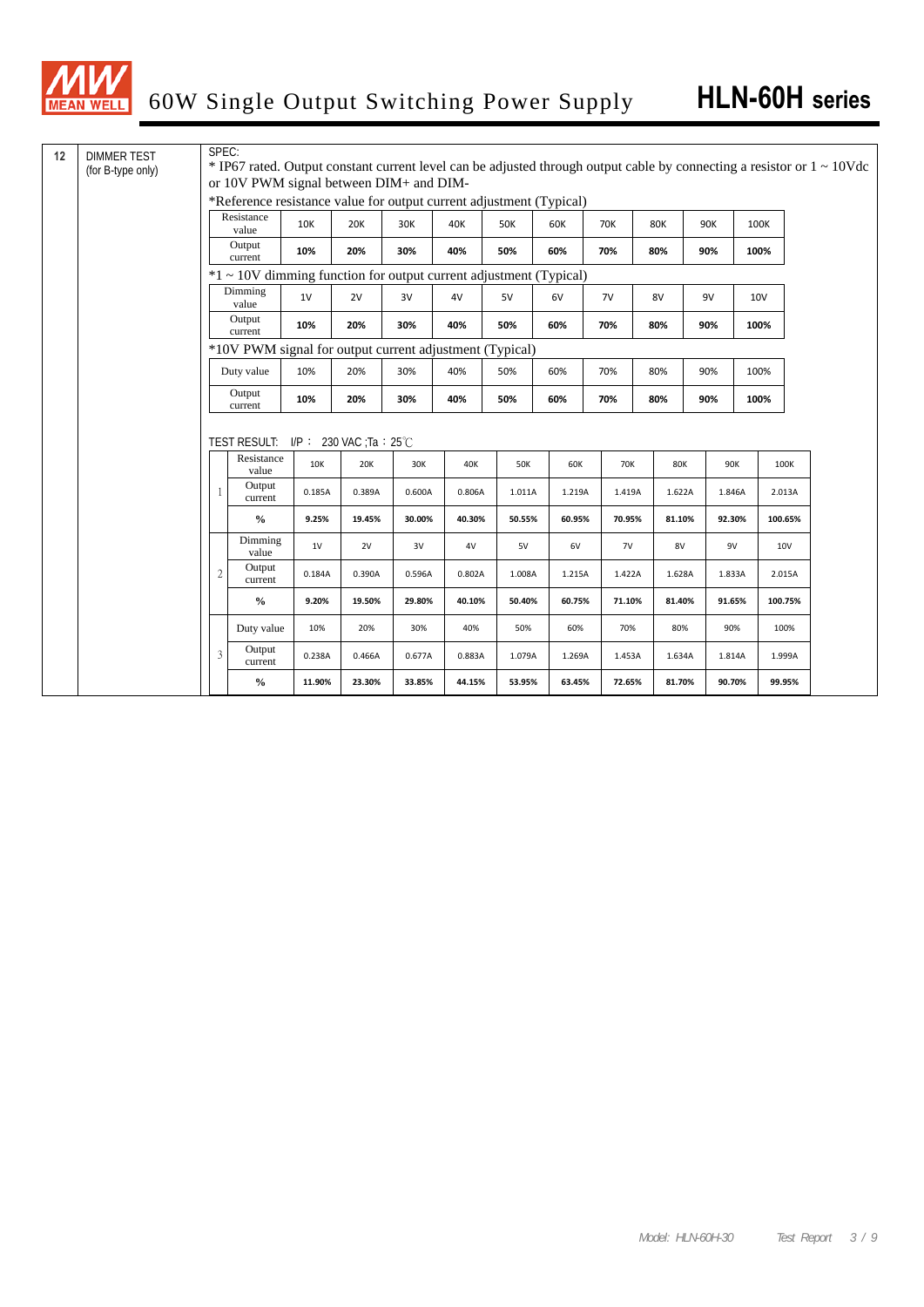

## **INPUT FUNCTION TEST**

| <b>NO</b>       | <b>TEST ITEM</b>                       | <b>SPECIFICATION</b>                                                                  | <b>TEST CONDITION</b>                                                                                                                       | <b>RESULT</b>                                                                                |
|-----------------|----------------------------------------|---------------------------------------------------------------------------------------|---------------------------------------------------------------------------------------------------------------------------------------------|----------------------------------------------------------------------------------------------|
| $\mathbf{1}$    | <b>INPUT VOLTAGE RANGE</b>             | 90VAC~305 VAC                                                                         | I/P: TESTING<br>O/P: FULL LOAD<br>Ta : $25^{\circ}$ C                                                                                       | 75 V~305V                                                                                    |
|                 |                                        |                                                                                       | $I/P$ :<br>LOW-LINE-3V= $87$ V<br>HIGH-LINE+10V=315 V<br>O/P: FULL/MIN LOAD<br>ON: 30 Sec. OFF: 30 Sec 10MIN<br>(AC POWER ON/OFF NO DAMAGE) | TEST: OK                                                                                     |
| $\overline{2}$  | <b>INPUT FREQUENCY</b><br><b>RANGE</b> | 47HZ ~63 HZ<br>NO DAMAGE                                                              | $I/P$ : 90 VAC ~ 305 VAC<br>O/P: FULL~MIN LOAD<br>Ta : $25^{\circ}$ C                                                                       | TEST: OK                                                                                     |
| $\mathbf{3}$    | POWER FACTOR                           | / 230 VAC(TYP)<br>0.95<br>/ 115 VAC(TYP)<br>0.98<br>/277 VAC(TYP)<br>0.92             | $I/P$ : 230 VAC<br>I/P: 115 VAC<br>O/P: FULL LOAD<br>Ta : $25^{\circ}$ C                                                                    | $PF =$<br>0.967<br>/ 230 VAC<br>/ 115 VAC<br>$PF=$<br>0.998<br>$PF =$<br>0.9349<br>/ 277 VAC |
| 4               | <b>EFFICIENCY</b>                      | 89.5% (TYP)                                                                           | $I/P$ : 230 VAC<br>O/P: FULL LOAD<br>Ta : $25^{\circ}$ C                                                                                    | %<br>89.77                                                                                   |
| 5               | <b>INPUT CURRENT</b>                   | $277$ V/<br>A (TYP)<br>0.3<br>A (TYP)<br>230V/<br>0.32<br>A (TYP)<br>$115$ V/<br>0.64 | $I/P$ : 277 VAC<br>$I/P$ : 230 VAC<br>I/P: 115 VAC<br>O/P: FULL LOAD<br>Ta : $25^{\circ}$ C                                                 | $=$<br>0.20<br>A/277 VAC<br>A/ 230 VAC<br>0.29<br>$=$<br>0.58<br>A/ 115 VAC<br>$=$           |
| $6\phantom{1}6$ | <b>INRUSH CURRENT</b>                  | A (TYP)<br>230V/<br>55<br><b>COLD START</b>                                           | I/P: 230 VAC<br>O/P: FULL LOAD<br>Ta : $25^{\circ}$ C                                                                                       | $I = 57$<br>A/ 230 VAC                                                                       |
| $\overline{7}$  | <b>LEAKAGE CURRENT</b>                 | 0.75<br>mA/277 VAC<br>$\langle$                                                       | $I/P$ : 277 VAC<br>O/P: Min LOAD<br>Ta : $25^{\circ}$ C                                                                                     | $L-FG$ :<br>0.22<br>mA<br>$N-FG$ :<br>0.20<br>mA                                             |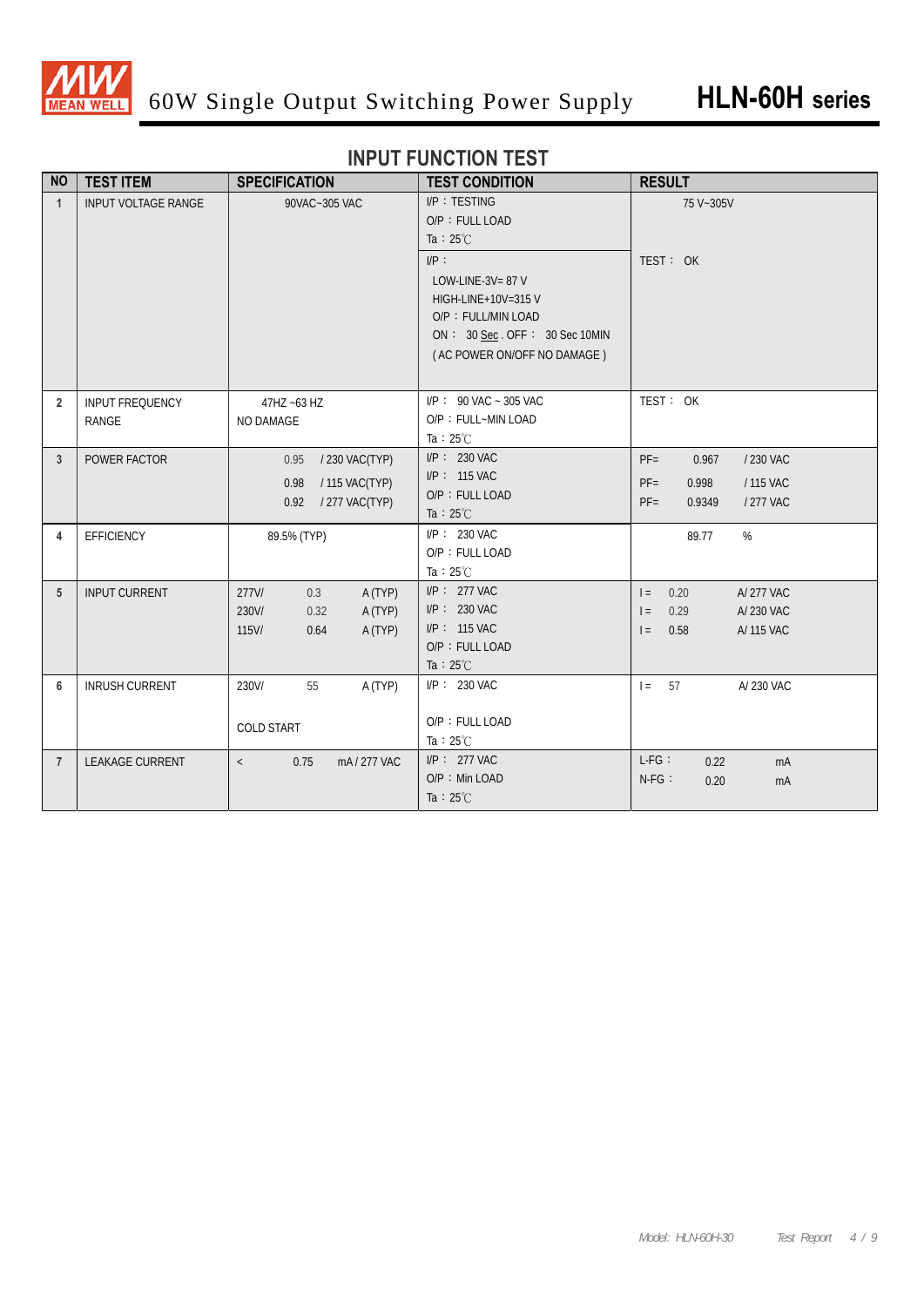

#### **PROTECTION FUNCTION TEST**

| <b>NO</b>      | <b>TEST ITEM</b>            | <b>SPECIFICATION</b> | <b>TEST CONDITION</b> | <b>RESULT</b>                                           |
|----------------|-----------------------------|----------------------|-----------------------|---------------------------------------------------------|
|                | OVER LOAD PROTECTION        | $95\% - 108\%$       | $I/P$ : 230 VAC       | 105 %/ 230 VAC                                          |
|                |                             |                      | $I/P$ : 115 VAC       | 105 %/ 115 VAC                                          |
|                |                             |                      | O/P: TESTING          | Constant current limiting, recovers automatically after |
|                |                             |                      | Ta : $25^{\circ}$ C   | fault condition is removed                              |
|                |                             |                      |                       |                                                         |
| $\overline{2}$ | OVER VOLTAGE PROTECTION     | $CH1: 35 V - 43 V$   | $I/P$ : 230 VAC       | 37.202 V/ 230 VAC                                       |
|                |                             |                      | $I/P$ : 115 VAC       | 37.129 V/ 115 VAC                                       |
|                |                             |                      | O/P: MIN LOAD         | Shut down o/p voltage, re-power on to recover           |
|                |                             |                      | Ta : $25^{\circ}$ C   |                                                         |
|                |                             |                      |                       |                                                         |
|                |                             |                      |                       |                                                         |
| 3              | OVER TEMPERATURE PROTECTION | NO DAMAGE            | $I/P$ : 230 VAC       | O.T.P. Active                                           |
|                |                             |                      | O/P: FULL LOAD        | Shut down o/p voltage, re-power on to recover           |
|                |                             |                      |                       |                                                         |
|                |                             |                      |                       |                                                         |
|                |                             |                      |                       |                                                         |
|                |                             |                      |                       |                                                         |
|                |                             |                      |                       |                                                         |
| 4              | SHORT PROTECTION            | SHORT EVERY OUTPUT   | $I/P$ : 305 VAC       | NO DAMAGE                                               |
|                |                             | 1 HOUR NO DAMAGE     | O/P: FULL LOAD        | <b>HICCUP</b>                                           |
|                |                             |                      | Ta : $25^{\circ}$ C   |                                                         |
|                |                             |                      |                       |                                                         |
|                |                             |                      |                       |                                                         |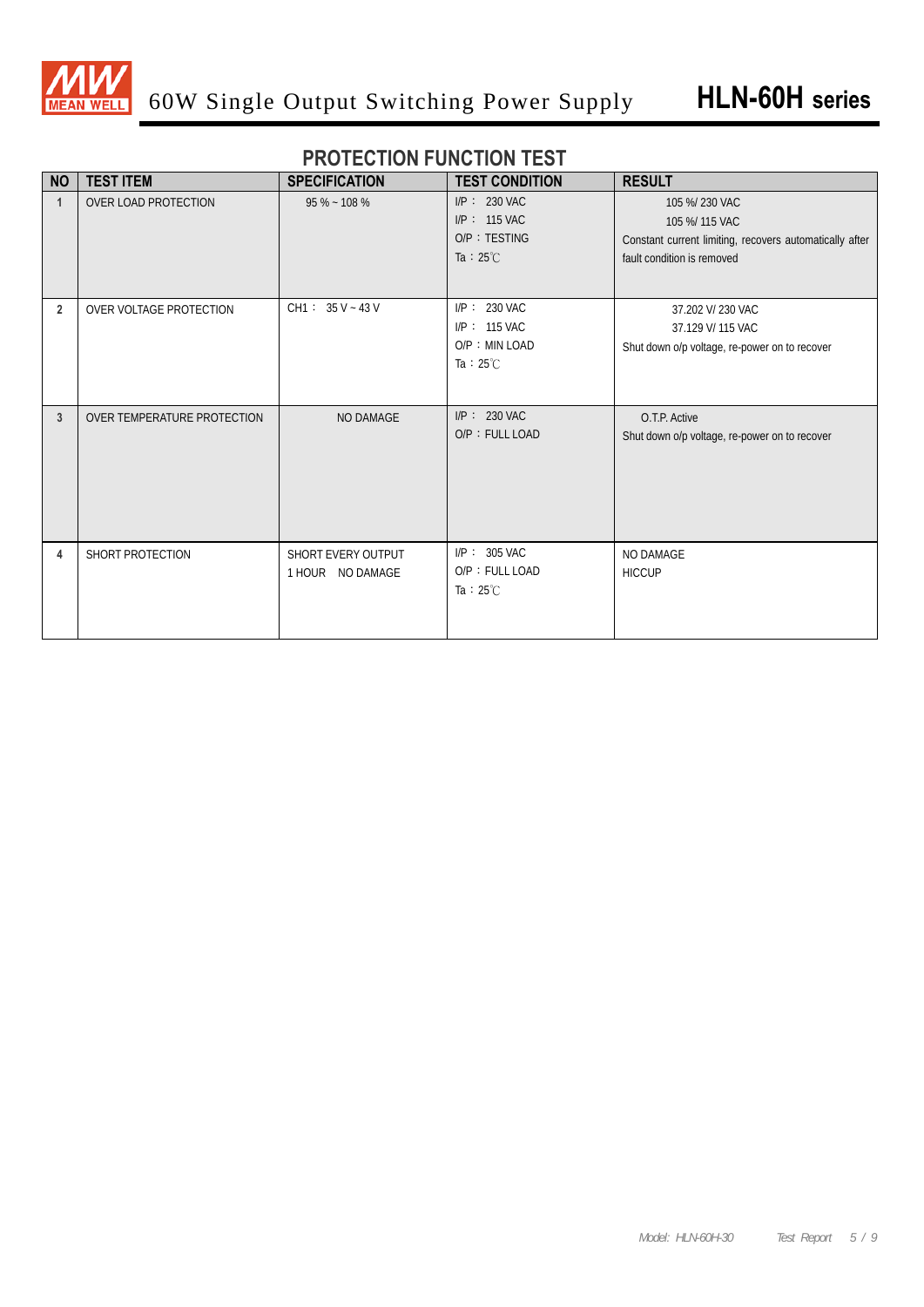

#### **COMPONENT STRESS TEST**

| <b>NO</b>        | <b>TEST ITEM</b>                  | <b>SPECIFICATION</b> | <b>TEST CONDITION</b>           | <b>RESULT</b> |        |              |
|------------------|-----------------------------------|----------------------|---------------------------------|---------------|--------|--------------|
| $\mathbf{1}$     | Power Transistor                  | Q 1 Rated:           | I/P : High-Line $+3V = 308 V$   | (1)           | 510    | $\vee$       |
|                  | (D to S) or (C to E) Peak Voltage | 10A/600V             | O/P: (1) Full Load Turn on      | (2)           | 492    | V            |
|                  |                                   |                      | (2) Output Short                | (3)           | 496    | V            |
|                  |                                   |                      | (3) Full load continue          |               |        |              |
|                  |                                   |                      | Ta : $25^{\circ}$ C             |               |        |              |
| $\overline{2}$   | Diode Peak Voltage                | D101 Rated:          | I/P : High-Line $+3V = 308$ V   | (1)           | 138    | $\mathsf{V}$ |
|                  |                                   | 30A/150V             | O/P: (1) Full Load Turn on      | (2)           | 137    | V            |
|                  |                                   |                      | (2) Output Short                | (3)           | 135    | $\mathsf{V}$ |
|                  |                                   |                      | (3) Full load continue          |               |        |              |
|                  |                                   |                      | Ta : $25^{\circ}$ C             |               |        |              |
| 3                | Clamp Diode Peak Voltage          | D2 Rated:            | I/P : High-Line $+3V = 308 V$   | (1)           | 636    | V            |
|                  |                                   | 2A/800V              | O/P: (1) Dynamic Load           | (2)           | 640    | V            |
|                  |                                   |                      | 90%Duty/1KHz                    |               |        |              |
|                  |                                   |                      | (2) Full load continue          |               |        |              |
|                  |                                   |                      | Ta : $25^{\circ}$ C             |               |        |              |
| $\overline{4}$   | Input Capacitor Voltage           | C 5 Rated:           | $I/P$ : High-Line +3V = 308 V   | (1)           | 430.91 | V            |
|                  |                                   | 47u/450V             | O/P: (1) Full Load Turn on /Off | (2)           | 434.60 | V            |
|                  |                                   |                      | (2) Min load Turn on /Off       | (3)           | 434.17 | V            |
|                  |                                   |                      | (3) Full Load /Min load         |               |        |              |
|                  |                                   |                      | Change                          |               |        |              |
|                  |                                   |                      | Ta : $25^{\circ}$ C             |               |        |              |
| 5                | Control IC Voltage Test           | U1 Rated:            | $I/P$ : High-Line +3V = 308 V   | (1)           | 21.820 | V            |
|                  |                                   | 11V~30V              | O/P: (1) Full Load Turn on /Off | (2)           | 21.561 | V            |
|                  |                                   |                      | (2) Min load Turn on /Off       | (3)           | 21.553 | V            |
|                  |                                   |                      | (3) Full Load /Min load         |               |        |              |
|                  |                                   |                      | Change                          |               |        |              |
|                  |                                   |                      | Ta: $25^{\circ}$ C              |               |        |              |
| $\boldsymbol{6}$ | Power Transistor                  | Q3 Rated:            | $I/P$ : High-Line +3V = 308 V   | (1)           | 672    | $\mathsf{V}$ |
|                  | (D to S) or (C to E) Peak Voltage | 10A/700V             | O/P: (1) Full Load Turn on      | (2)           | 628    | V            |
|                  |                                   |                      | (2) Output Short                | (3)           | 688    | V            |
|                  |                                   |                      | (3) Full load continue          |               |        |              |
|                  |                                   |                      | Ta : $25^{\circ}$ C             |               |        |              |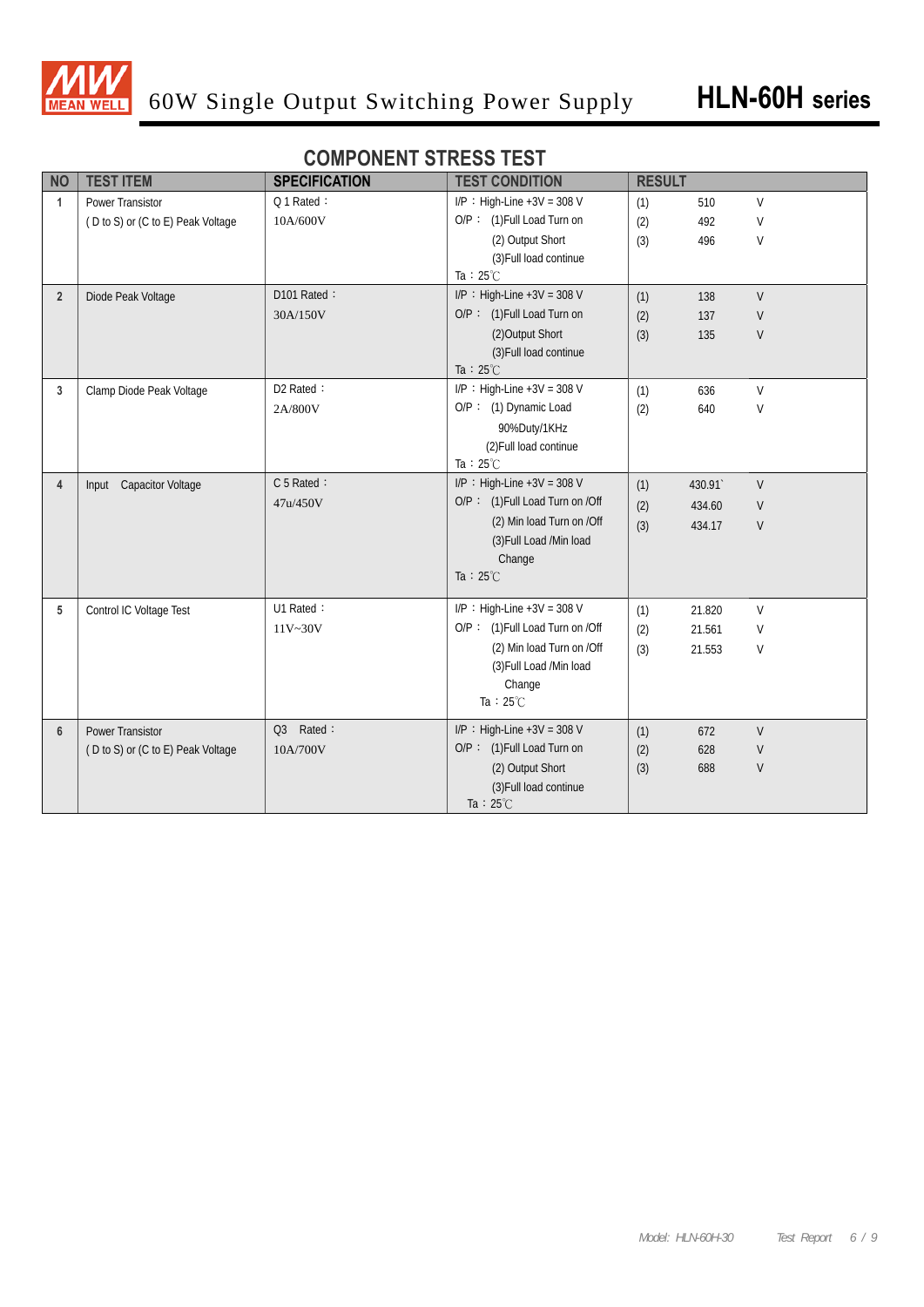

# **SAFETY & E.M.C. TEST**

|                | <b>SAFEIT IESI</b>          |                                                                                                |                                                                                                                |                                                                                                                     |  |  |  |  |  |  |
|----------------|-----------------------------|------------------------------------------------------------------------------------------------|----------------------------------------------------------------------------------------------------------------|---------------------------------------------------------------------------------------------------------------------|--|--|--|--|--|--|
| <b>NO</b>      | <b>TEST ITEM</b>            | <b>SPECIFICATION</b>                                                                           | <b>TEST CONDITION</b>                                                                                          | <b>RESULT</b>                                                                                                       |  |  |  |  |  |  |
|                | <b>WITHSTAND VOLTAGE</b>    | $I/P$ -O/P: 3.75 KVAC/min<br>$I/P\text{-}FG: 2$ KVAC/min<4.5mA<br>$O/P-FG: 1.5$ KVAC/min       | $I/P-O/P$ : 4 KVAC/min<br>$I/P-FG: 2.4$ KVAC/min<br>$O/P-FG: 1.8$ KVAC/min<br>Ta: $25^{\circ}$ C               | $I/P-O/P$ :<br>1.890<br>mA<br>$I/P-FG$ :<br>mA<br>2.262<br>$O/P-FG$ :<br>0.479<br>mA<br>NO DAMAGE                   |  |  |  |  |  |  |
| $\overline{2}$ | <b>ISOLATION RESISTANCE</b> | $I/P$ -O/P: 500VDC>100M $\Omega$<br>$I/P-FG: 500VDC>100M\Omega$<br>$O/P-FG: 500VDC>100M\Omega$ | $I/P-O/P$ :<br><b>VDC</b><br>500<br>$I/P-FG$ :<br>500 VDC<br>$O/P-FG$ :<br>500 VDC<br>Ta: $25^{\circ}$ C/70%RH | $I/P-O/P$ :<br>$G\Omega$<br>30 <sup>2</sup><br>$I/P-FG$ :<br>GΩ<br>30<br>$O/P-FG$ :<br>$G\Omega$<br>30<br>NO DAMAGE |  |  |  |  |  |  |
| 3              | <b>GROUNDING CONTINUITY</b> | FG(PE) TO CHASSIS<br>OR TRACE < $100 \text{ m}\Omega$                                          | 40A/2min<br>Ta: 25℃ / 70%RH                                                                                    | 9<br>$m\Omega$                                                                                                      |  |  |  |  |  |  |

#### **SAFETY TEST**

#### **E.M.C TEST**

| <b>NO</b>      | <b>TEST ITEM</b>  | <b>SPECIFICATION</b>                                       | <b>TEST CONDITION</b>                                                                              | <b>RESULT</b>                        |
|----------------|-------------------|------------------------------------------------------------|----------------------------------------------------------------------------------------------------|--------------------------------------|
| 1              | <b>HARMONIC</b>   | EN61000-3-2<br><b>CLASS A</b><br><b>CLASS C</b>            | I/P: 230VAC/50HZ<br>O/P:100/90/80/70/60%<br>ECTRONICLOAD<br>O/P:100%LED LOAD<br>Ta: $25^{\circ}$ C | PASS                                 |
| $\overline{2}$ | <b>CONDUCTION</b> | EN55022 EN55015<br><b>CLASS B</b>                          | I/P: 230 VAC (50HZ)<br>O/P:FULL/60% LOAD<br>Ta: $25^{\circ}$ C                                     | <b>PASS</b><br>Test by certified Lab |
| 3              | <b>RADIATION</b>  | EN55022 EN55015<br><b>CLASS B</b>                          | I/P: 230 VAC (50HZ)<br>O/P:FULL LOAD<br>Ta: $25^{\circ}$ C                                         | <b>PASS</b><br>Test by certified Lab |
| $\overline{4}$ | E.S.D             | EN61000-4-2<br><b>INDUSTRY</b><br>AIR:8KV / Contact:4KV    | I/P: 230 VAC/50HZ<br>O/P:FULL LOAD<br>Ta: $25^{\circ}$ C                                           | CRITERIA A                           |
| 5              | E.F.T             | EN61000-4-4<br><b>INDUSTRY</b><br><b>INPUT: 2KV</b>        | I/P: 230 VAC/50HZ<br>O/P:FULL LOAD<br>Ta: $25^{\circ}$ C                                           | CRITERIA A                           |
| $6\phantom{1}$ | <b>SURGE</b>      | IEC61000-4-5<br><b>INDUSTRY</b><br>$L-N:2KV$<br>L,N-PE:4KV | I/P: 230 VAC/50HZ<br>O/P:FULL LOAD<br>Ta: $25^{\circ}$ C                                           | CRITERIA A                           |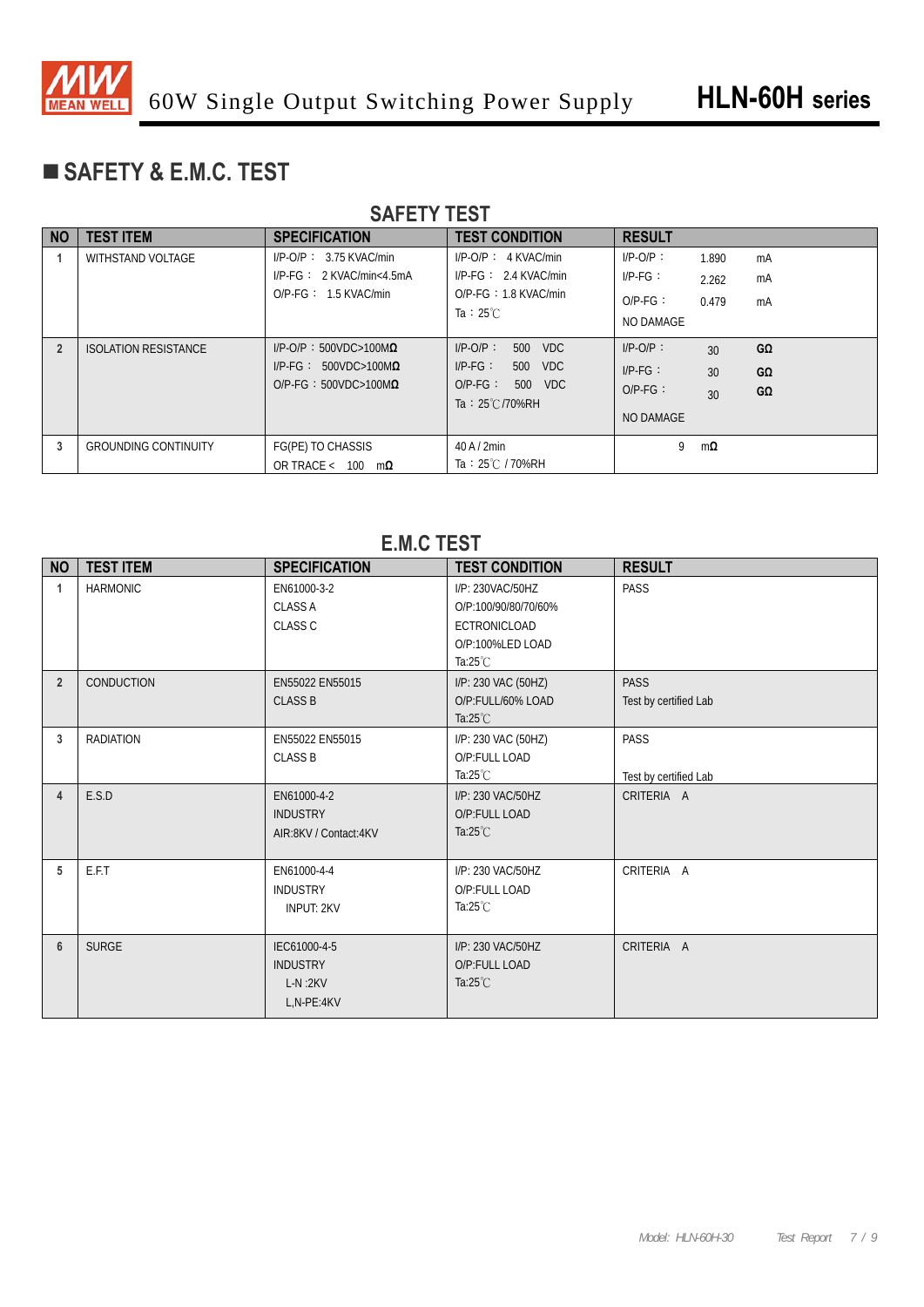

# **RELIABILITY TEST**

#### **ENVIRONMENT TEST**

| <b>NO</b>      | <b>TEST ITEM</b>         | <b>SPECIFICATION</b>                                                                                                               |                | <b>TEST CONDITION</b>       |                  | <b>RESULT</b>           |  |  |  |
|----------------|--------------------------|------------------------------------------------------------------------------------------------------------------------------------|----------------|-----------------------------|------------------|-------------------------|--|--|--|
| $\mathbf{1}$   | TEMPERATURE RISE TEST    | $MODEL : HLN-60H-24$                                                                                                               |                |                             |                  |                         |  |  |  |
|                |                          | 1. ROOM AMBIENT BURN-IN: 1<br><b>HRS</b>                                                                                           |                |                             |                  |                         |  |  |  |
|                |                          | I/P: 230VAC O/P: 95% LOAD Ta= 27.7 °C                                                                                              |                |                             |                  |                         |  |  |  |
|                |                          | 2. HIGH AMBIENT BURN-IN: 2 HRS                                                                                                     |                |                             |                  |                         |  |  |  |
|                |                          | I/P: 230VAC O/P: 95% LOAD Ta= 40 °C                                                                                                |                |                             |                  |                         |  |  |  |
|                |                          |                                                                                                                                    |                |                             | ROOM AMBIENT     | <b>HIGH AMBIENT</b>     |  |  |  |
|                |                          |                                                                                                                                    | <b>NO</b>      | Position                    | Ta= 27.7 $°C$    | Ta=40 $\degree$ C       |  |  |  |
|                |                          |                                                                                                                                    | 1              | BD1                         | $65.2^{\circ}$ C | $77.5^{\circ}$ C        |  |  |  |
|                |                          |                                                                                                                                    | $\overline{2}$ | LF <sub>2</sub>             | $58.5^{\circ}$ C | 70.8°C                  |  |  |  |
|                |                          |                                                                                                                                    | 3              | L1                          | $60.9^{\circ}C$  | 73.2°C                  |  |  |  |
|                |                          |                                                                                                                                    | 4              | L <sub>3</sub>              | 59.2°C           | $71.5^{\circ}$ C        |  |  |  |
|                |                          |                                                                                                                                    | 5              | C10                         | 63.1°C           | 75.4°C                  |  |  |  |
|                |                          |                                                                                                                                    | 6              | Q1                          | 67.3°C           | 79.6°C                  |  |  |  |
|                |                          |                                                                                                                                    | 7              | Q3                          | 71.1°C           | 83.4°C                  |  |  |  |
|                |                          |                                                                                                                                    | 8              | U1                          | $64.6^{\circ}$ C | 76.9°C                  |  |  |  |
|                |                          |                                                                                                                                    | 9              | RTH <sub>2</sub>            | $59.5^{\circ}$ C | 71.8°C                  |  |  |  |
|                |                          |                                                                                                                                    | 10             | D <sub>2</sub>              | 76.6°C           | 88.9°C                  |  |  |  |
|                |                          |                                                                                                                                    | 11             | C <sub>5</sub>              | $63.9^{\circ}$ C | 76.2°C                  |  |  |  |
|                |                          |                                                                                                                                    | 12             | C <sub>16</sub>             | $63.6^{\circ}$ C | 75.9°C                  |  |  |  |
|                |                          |                                                                                                                                    | 13             | T1                          | 81.4°C           | $93.7^{\circ}$ C        |  |  |  |
|                |                          |                                                                                                                                    | 14             | D <sub>101</sub>            | 76.4°C           | 88.7°C                  |  |  |  |
|                |                          |                                                                                                                                    | 15             | C <sub>106</sub>            | $69.6^{\circ}$ C | 81.9°C                  |  |  |  |
|                |                          |                                                                                                                                    | 16             | C <sub>203</sub>            | 59.4°C           | 71.7°C                  |  |  |  |
|                |                          |                                                                                                                                    | 17             | LF100                       | 60.2°C           | 72.5°C                  |  |  |  |
|                |                          |                                                                                                                                    | 18             | C <sub>111</sub>            | $59.6^{\circ}$ C | 71.9°C                  |  |  |  |
| $\overline{2}$ | LOW TEMPERATURE          | TURN ON AFTER 2 HOUR                                                                                                               |                | I/P: 305VAC/100VAC          |                  | TEST: OK                |  |  |  |
|                | TURN ON TEST             |                                                                                                                                    |                | O/P: 95% LOAD               |                  |                         |  |  |  |
|                |                          |                                                                                                                                    |                | Ta= $-40^{\circ}$ C / $-25$ |                  |                         |  |  |  |
| 3              | <b>HIGH HUMIDITY</b>     | AFTER 12 HOURS                                                                                                                     |                | $I/P$ : 305 VAC             |                  | TEST: OK                |  |  |  |
|                | <b>HIGH TEMPERATURE</b>  | IN CHAMBER ON                                                                                                                      |                | O/P: 95% LOAD               |                  |                         |  |  |  |
|                | <b>HIGH VOLTAGE</b>      | CONTROL 40 °C                                                                                                                      |                | Ta=40 $^{\circ}$ C          |                  |                         |  |  |  |
|                | TURN ON TEST             | NO DAMAGE                                                                                                                          |                | $HUMIDITY = 95 % R.H$       |                  |                         |  |  |  |
|                |                          |                                                                                                                                    |                |                             |                  |                         |  |  |  |
| 4              | TEMPERATURE              | $\pm 0.03$ %(0~40°C)                                                                                                               |                | $I/P$ : 230 VAC             |                  | $\pm$ 0.003 % (0~40 °C) |  |  |  |
|                | COEFFICIENT              |                                                                                                                                    |                | $O/P: 95\%$ LOAD            |                  |                         |  |  |  |
|                |                          |                                                                                                                                    |                |                             |                  |                         |  |  |  |
| 5              | STORAGE TEMPERATURE TEST | 1. Thermal shock Temperature: $-45^{\circ}\text{C} \sim +90^{\circ}\text{C}$                                                       |                |                             |                  | OK                      |  |  |  |
|                |                          | 2. Temperature change rate $:25^{\circ}C \rightarrow MIN$                                                                          |                |                             |                  |                         |  |  |  |
|                |                          | 3. Dwell time low and high temperature : 30 MIN/EACH<br>4. Total test cycle: 5 CYCLE<br>5. Input/Output condition: STATIC          |                |                             |                  |                         |  |  |  |
|                |                          |                                                                                                                                    |                |                             |                  |                         |  |  |  |
|                |                          |                                                                                                                                    |                |                             |                  |                         |  |  |  |
| 6              | THERMAL SHOCK TEST       |                                                                                                                                    |                | OK                          |                  |                         |  |  |  |
|                |                          | 1. Thermal shock Temperature: $-45^{\circ}\text{C} \sim +45^{\circ}\text{C}$<br>2. Temperature change rate $:25^{\circ}C \neq MIN$ |                |                             |                  |                         |  |  |  |
|                |                          | 3. Dwell time low and high temperature : 30 MIN/EACH                                                                               |                |                             |                  |                         |  |  |  |
|                |                          | 4. Total test cycle: 10 CYCLE                                                                                                      |                |                             |                  |                         |  |  |  |
|                |                          | 5. Input/Output condition: 230VAC/Full Load AC ON/OFF TEST                                                                         |                |                             |                  |                         |  |  |  |
|                |                          | turn on 58sec ; turn off 2sec                                                                                                      |                |                             |                  |                         |  |  |  |
|                |                          |                                                                                                                                    |                |                             |                  |                         |  |  |  |